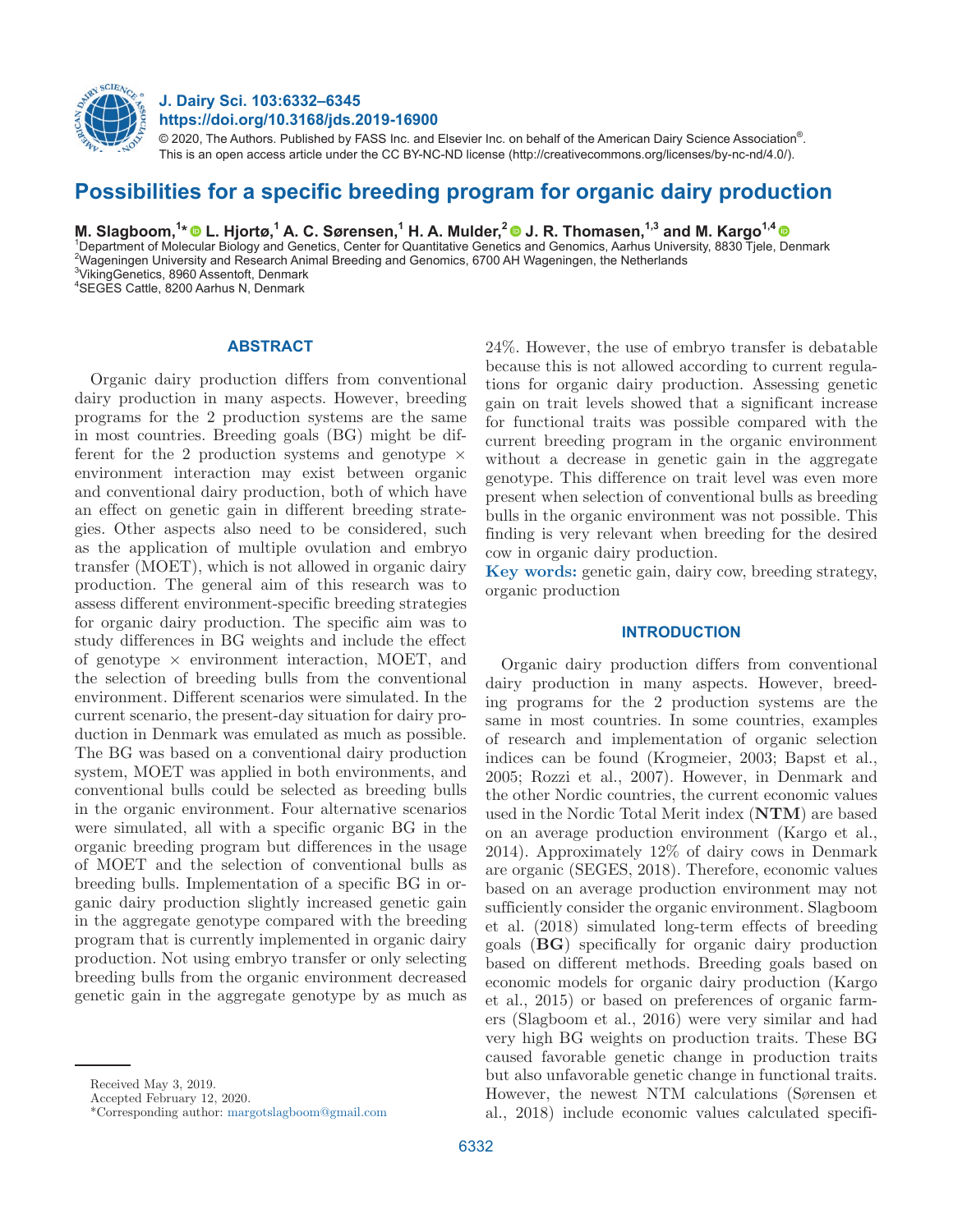cally for organic production, and these economic values have higher weights on functional traits. Alternatively, BG designed to resemble the principles of organic agriculture (IFOAM, 2016) or BG set up with desired gain indices aimed at improving functional traits seemed more suitable for organic dairy production (Slagboom et al., 2018). However, these BG might be lacking in economic progress, and farmer acceptance of such BG is questionable. In addition, looking solely at differences in BG weights is not sufficient to justify setting up different breeding programs for the 2 production systems.

Genotype  $\times$  environment interaction  $(G \times E)$  may exist between organic and conventional dairy production. Previous studies have shown that moderate G×E between organic and conventional dairy production exists (Nauta et al., 2006; Sundberg et al., 2010). Both G×E and differences in BG weights lower the genetic correlation between BG for the 2 environments, which is an important indicator of the necessity for separate breeding programs for different environments. The so-called break-even correlation indicates the specific correlation point above which it is better with regard to genetic gain to apply 1 breeding program for 2 environments (Mulder et al., 2006). Mulder (2007) suggested that the break-even correlation will be higher with genomic selection due to a possible higher intensity of selection. Slagboom et al. (2019) showed by stochastic simulation that the break-even correlation is higher with genomic selection if the selection intensity is higher, but with the same selection intensity, the break-even correlation is the same. Differences in BG weights and G×E need to be combined to estimate the correlation between BG for organic and conventional dairy production.

Other aspects of the breeding program also need to be considered, such as decisions relating to the use of reproductive technologies such as multiple ovulation and embryo transfer (**MOET**; Nicholas and Smith, 1983). Implementation of genomic breeding programs with MOET can increase genetic gain (Thomasen et al., 2016). However, MOET is not allowed in organic dairy production (Council of the European Union, 2018; IFOAM, 2018). In Denmark, using semen from bulls that are the product of MOET is allowed in organic dairy production, and this is commonly used in practice. If regulations become stricter, resulting in the exclusive use of bulls that are not the product of MOET, it might be necessary to use only bulls from organic environments. This can influence genetic gain in the aggregate genotype and on trait levels. The general aim of this research was to assess different environment-specific breeding strategies for organic dairy production for Holstein and Jersey cattle. These 2 breeds were included due to differences in population size and size of the reference population of both breeds (SEGES, 2018). The specific aim was to study differences in BG weights and to include the effect of  $G \times E$ , MOET, and the selection of breeding bulls from the conventional environment.

### **MATERIALS AND METHODS**

#### *Scenarios*

In this study, differences in BG weights, G×E, and breeding strategies were combined in different scenarios to resemble a large breeding program (based on Nordic Holstein) and a small breeding program (based on Nordic Jersey). In all scenarios, 1 organic and 1 conventional environment were simulated. Three traits were included in the BG for each environment: cow fertility, mastitis, and milk production. In scenario Current, 1 breeding strategy was simulated for both environments that emulated the current situation for dairy production in Denmark. The BG was based on a conventional dairy production system. In this scenario, MOET was applied in both environments and conventional bulls could be selected as breeding bulls in the organic environment. Four alternative scenarios were simulated, all with a different breeding strategy in the organic environment compared with in the conventional environment. The same breeding strategy was applied to the conventional environment in all alternative scenarios, but different scenarios with different breeding strategies were applied in the organic environment (Table 1). All alternative scenarios had a specific organic BG in the organic breeding program but differed in the application of MOET and the selection of conventional bulls as breeding bulls in the organic breeding program. In scenario Organic BG, both MOET and the selection of conventional bulls were applied. In scenario Within, no conventional bulls could be selected in the organic breeding program. In scenario No MOET, no MOET was applied in the organic environment, and in scenario Strict, neither selection of conventional bulls nor MOET were applied.

Input variables for each breeding program differed per breed and for the organic and conventional environments. The breeding programs used in the simulated scenarios are shown in Figure 1 for Holstein and in Figure 2 for Jersey. Input parameters were based on the breeding programs used in practice for the Nordic Holstein and Nordic Jersey breeds. A breeding nucleus was simulated in each environment consisting of cows with ages 1 to 5 yr. Each year, several animals were genotyped in each environment based on parent average. Breeding bulls were selected from genotyped bulls 1 yr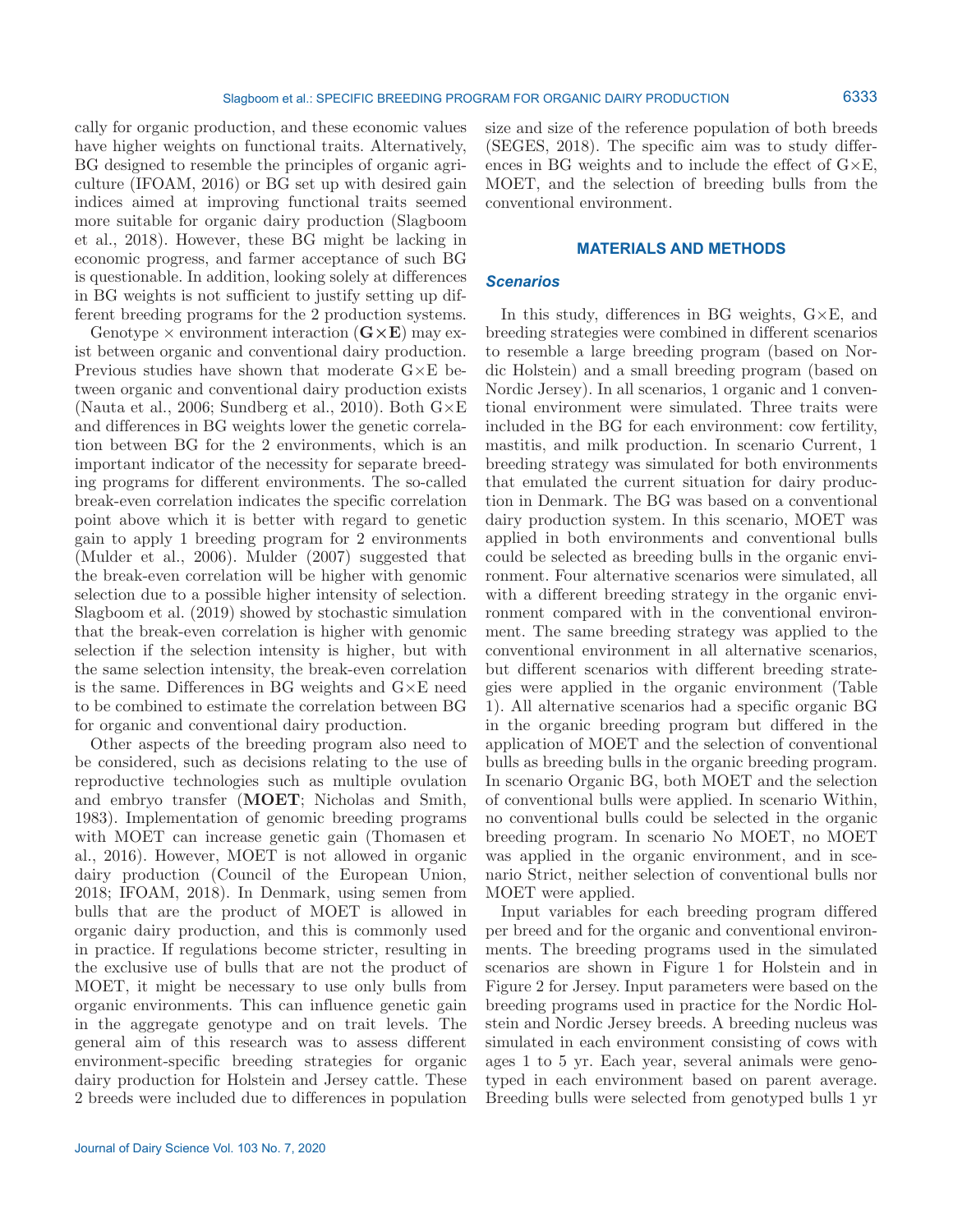**Table 1.** Overview of scenarios applied to the organic breeding program

| Scenario <sup>2</sup>                      | Breeding goal                                 | MOET                    | Selection of<br>conventional bulls |
|--------------------------------------------|-----------------------------------------------|-------------------------|------------------------------------|
| Current<br>Organic BG<br>Within<br>No MOET | Conventional<br>Organic<br>Organic<br>Organic | Yes<br>Yes<br>Yes<br>No | Yes<br>Yes<br>No<br>Yes            |
| Strict                                     | Organic                                       | No                      | No                                 |

<sup>1</sup>The scenario applied to the conventional breeding program was always equal to the scenario Current.

 ${}^{2}$ Current = a conventional breeding goal (BG), multiple ovulation and embryo transfer (MOET), and the possibility to select conventional bulls in the organic breeding program; Organic  $BG =$  an organic  $BG$ , MOET, and the possibility to select conventional bulls in the organic breeding program; Within = an organic BG, MOET, and no possibility to select conventional bulls in the organic breeding program; No MOET = an organic BG, no MOET, and the possibility to select conventional bulls in the organic breeding program;  $\text{Strict} = \text{an organic}$ BG, no MOET, and no possibility to select conventional bulls in the organic breeding program.

of age. In scenario Current, all selection decisions were performed in 1 selection step. In the other scenarios, 2 selection steps were applied for all selection decisions, 1 for each environment, to be able to select based on different BG. In this case, the total number of animals to be genotyped and the number of selected donors for MOET were equally divided between environments. In scenarios Within and Strict, bulls to be mated to cows in the organic environment could be selected only from bulls born in the organic environment. Heifers were selected for MOET for each environment from genotyped heifers of 1 yr of age, except for in scenarios No MOET and Strict, where MOET was not allowed.

Scenarios were simulated for 30 yr in the stochastic simulation program ADAM (Pedersen et al., 2009) and replicated 50 times. A setup using pseudogenomic selection was used (Buch et al., 2009). This means that no markers or QTL were simulated, but instead a correlated trait was simulated for each trait included in the simulation (based on the method by Dekkers, 2007). The correlation between this genomic trait and the biological trait was equal to the accuracy of DGV for that specific trait. In addition, each trait was simulated as a separate trait in the organic environment and in the conventional environment, meaning that for every biological trait, 4 traits were simulated.

#### *Genetic Parameters*

Trait parameters for the 3 traits included in the simulation were based on the female fertility index, udder health index, and standardized milk production used in the NTM. In the NTM, more than half of the BG weight is on functional traits, 30% on production traits, and the rest on conformation (VikingGenetics, 2020). The female fertility index includes interval from calving to first insemination and interval from first to last insemination, the udder health index includes frequencies of treatments for different lactation periods, and standardized milk production is milk production standardized for 4.2% fat and 3.4% protein (Sørensen et al., 2018). All genetic and residual correlations between traits were assumed to be the same for the Holstein and Jersey breeds (Table 2). Residual correlations were calculated based on genetic and phenotypic correlations and variances. Correlations between traits in the same environment were based on estimates from the literature and rounded to the nearest 0.05 points (Kadarmideen et al., 2000; Buch and Norberg, 2008). These correlations were assumed to be the same for the organic and the conventional environment. Residual correlations between traits in different environments were zero. Genetic correlations between the same trait in the organic and the conventional environment were based on the G×E estimation by A. Liu (Aarhus University, Tjele, Denmark, personal communication; Liu et al., 2019). Genetic correlations between one trait in one environment and another trait in the other environment were calculated using Equation 1:

$$
r_{i1,j2} = \frac{r_{i1,i2} \times r_{i,j} + r_{i,j} \times r_{j1,j2}}{2}, \qquad [1]
$$

where  $r_{i1,i}$ <sup>2</sup> = the genetic correlation between trait *i* in environment 1 and trait *j* in environment 2;  $r_{i1,2}$  = the genetic correlation between trait *i* in environment 1 and environment 2;  $r_{i,j}$  = the genetic correlation between trait *i* and trait *j* within an environment; and  $r_{i1,i2}$  = the genetic correlation between trait *j* in environment 1 and environment 2.

The genetic correlation matrix was bent to make it positive definite (Hayes and Hill, 1981). The heritability and genetic standard deviation  $(\sigma_A)$  for each trait were based on estimates used in the genetic evaluation for Nordic countries for Holstein and Jersey (Interbull, 2010, 2012a,b, 2014, 2016a,b). These estimates were assumed to be the same for the organic and conventional environments but different for the 2 breeds (Table 3). The reason for assuming the same  $\sigma_A$  for organic and conventional dairy production is that these estimates do not differ very much in the Nordic countries (Sundberg et al., 2009).

Accuracy of direct genomic values (**DGV**) was calculated using the method in Goddard (2009) as implemented in Buch et al. (2012) for multiple information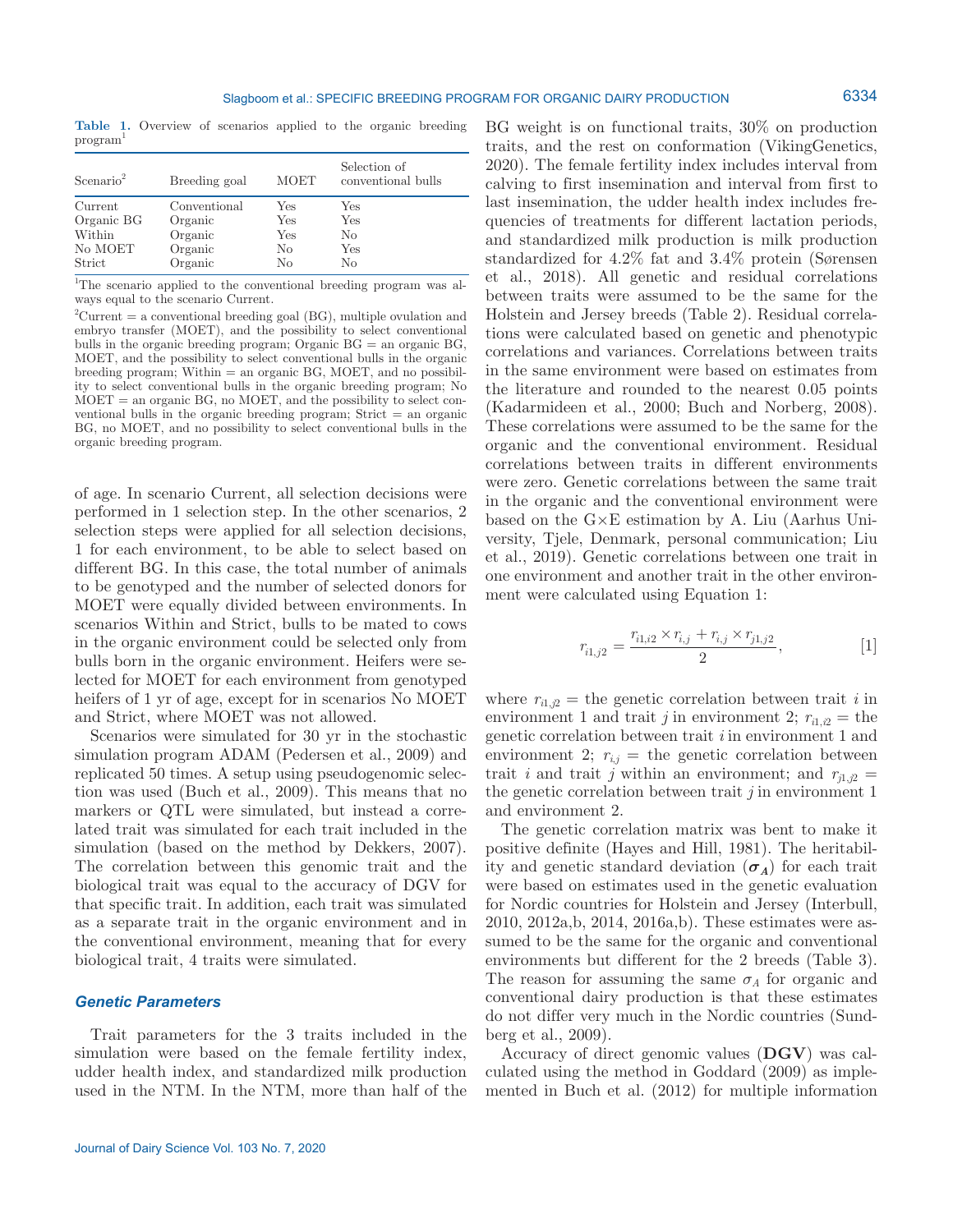sources. The historical effective population size was assumed to be the same because the linkage disequilibrium did not differ between Holstein and Jersey in a study by J. R. Thomasen (VikingGenetics, Assentoft, Denmark; personal communication). The number of animals in the reference population for both the organic and conventional environments was based on the total number of tested females per breed (J. Kring, VikingGenetics; personal communication). The percentage of organic cows in the reference population was assumed to be the same as the percentage of organic cows in Denmark for

Holstein and Jersey (SEGES, 2018). The DGV accuracy was calculated per trait, breed, and environment (Table 3).

### *BG*

The following BG were set up: a BG for a conventional environment with Holstein cows (**BGConvHol**), a BG for an organic environment with Holstein cows (**BGOrgHol**), a BG for a conventional environment with Jersey cows (**BGConvJer**), and a BG for an



**Figure 1.** A schematic overview of the breeding program for the simulations with the basic input parameters for Holstein cows. The top picture is the breeding program for scenario Current; all other scenarios are shown in the bottom picture. Arrows indicate that a proportion of animals were selected, and dotted lines indicate that groups of animals were mated. Dashed lines indicate that this part of the breeding program was not applied in all scenarios: selection of bulls to be mated to organic cows from genotyped bull calves from the conventional breeding program was not possible in scenarios Within and Strict (gray box number 1), and multiple ovulation and embryo transfer (MOET) was not possible in scenarios No MOET and Strict (gray box number 2). Scenarios: Current = a conventional breeding goal (BG), MOET, and the possibility to select conventional bulls in the organic breeding program;  $O$ rganic  $BG =$  an organic  $BG$ , MOET, and the possibility to select conventional bulls in the organic breeding program; Within = an organic BG, MOET, and no possibility to select conventional bulls in the organic breeding program; No  $MOET =$  an organic BG, no MOET, and the possibility to select conventional bulls in the organic breeding program; Strict  $=$  an organic BG, no MOET, and no possibility to select conventional bulls in the organic breeding program.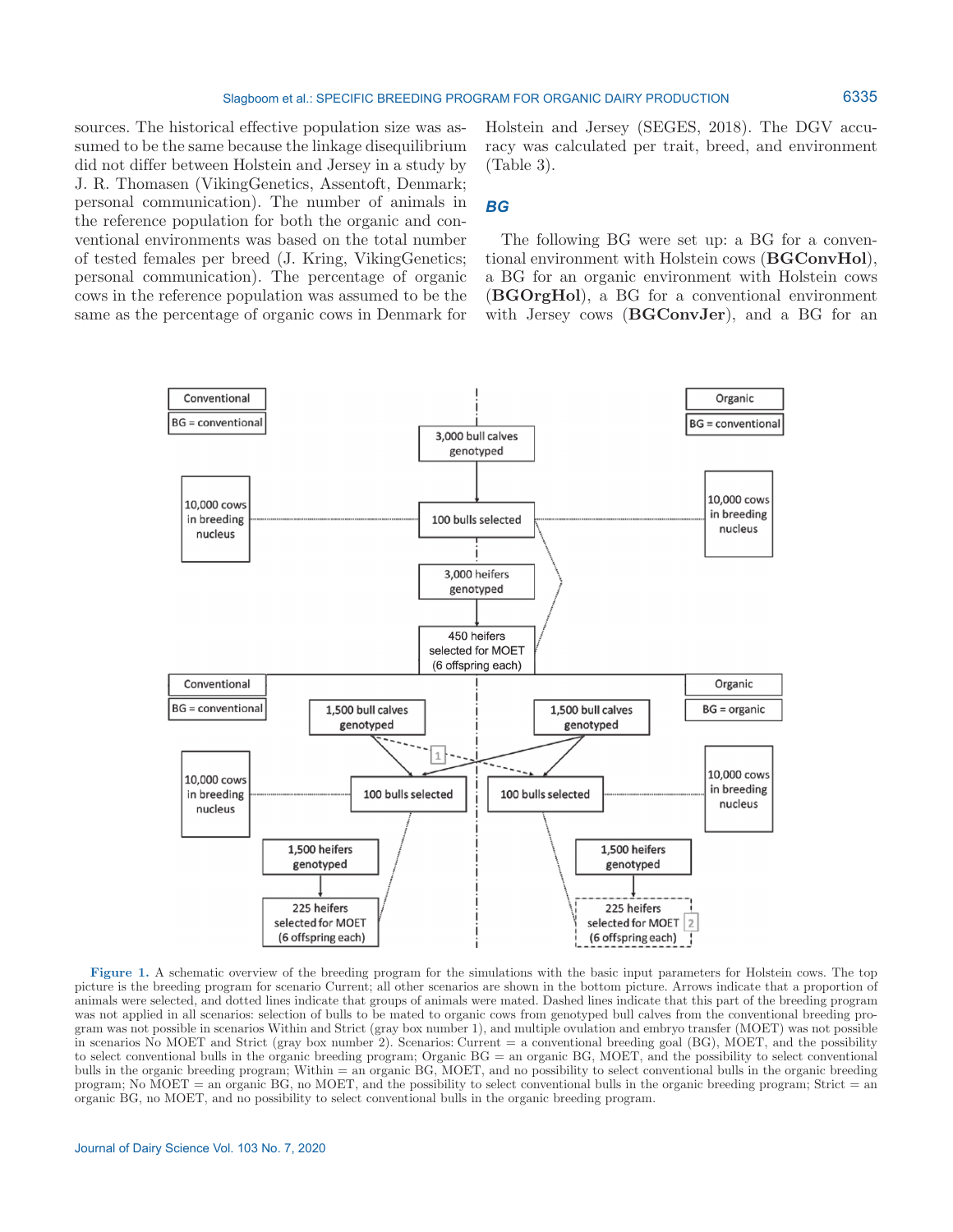

Figure 2. A schematic overview of the breeding program for the simulations with the basic input parameters for Jersey cows. The top picture is the breeding program for scenario Current; all other scenarios are shown in the bottom picture. Arrows indicate that a proportion of animals were selected, and dotted lines indicate that groups of animals were mated. Dashed lines indicate that this part of the breeding program was not applied in all scenarios: selection of bulls to be mated to organic cows from genotyped bull calves from the conventional breeding program was not possible in scenarios Within and Strict (gray box number 1), and multiple ovulation and embryo transfer (MOET) was not possible in scenarios No MOET and Strict (gray box number 2). Scenarios: Current = a conventional breeding goal (BG), MOET, and the possibility to select conventional bulls in the organic breeding program; Organic BG = an organic BG, MOET, and the possibility to select conventional bulls in the organic breeding program; Within = an organic BG, MOET, and no possibility to select conventional bulls in the organic breeding program; No  $MOET =$  an organic BG, no  $MOET$ , and the possibility to select conventional bulls in the organic breeding program; Strict  $=$  an organic BG, no MOET, and no possibility to select conventional bulls in the organic breeding program.

organic environment with Jersey cows (**BGOrgJer**). These BG were set up based on the economic values calculated for organic and conventional dairy production in Denmark used in the NTM (Sørensen et al., 2018). The economic values per trait unit were multiplied with the  $\sigma_A$  for each trait. These weights were adjusted to have genetic correlations between each trait and the full BG that were comparable with the correlations between the subindex for fertility, udder health, and the yield index with the NTM (Sørensen et al., 2018; see Table 3 for the BG weights). The genetic correlation between each trait and each BG was calculated using Equation 2 (Buch et al., 2009):

$$
r_{i,j} = \frac{\mathbf{b}_i \mathbf{G} \mathbf{b}_j}{\sqrt{\mathbf{b}_i \mathbf{G} \mathbf{b}_i \mathbf{b}_j \mathbf{G} \mathbf{b}_j}} \quad , \tag{2}
$$

where  $r_{i,j}$  = the genetic correlation between trait *i* and BG *j* (*j* = BGConvHol, BGOrgHol, BGConvJer, BGOrgJer);  $\mathbf{b}_i = \mathbf{a}$  vector containing 1 for trait *i* and 0 for the other traits;  $\mathbf{b}_j = \mathbf{a}$  vector containing the BG weights for BG *j*; and  $\mathbf{G} = \mathbf{a}$  matrix containing the genetic correlations between BG traits (Table 2).

This equation was also used to calculate the genetic correlation between the organic and the conventional BG for both Holstein and Jersey cows. In that case,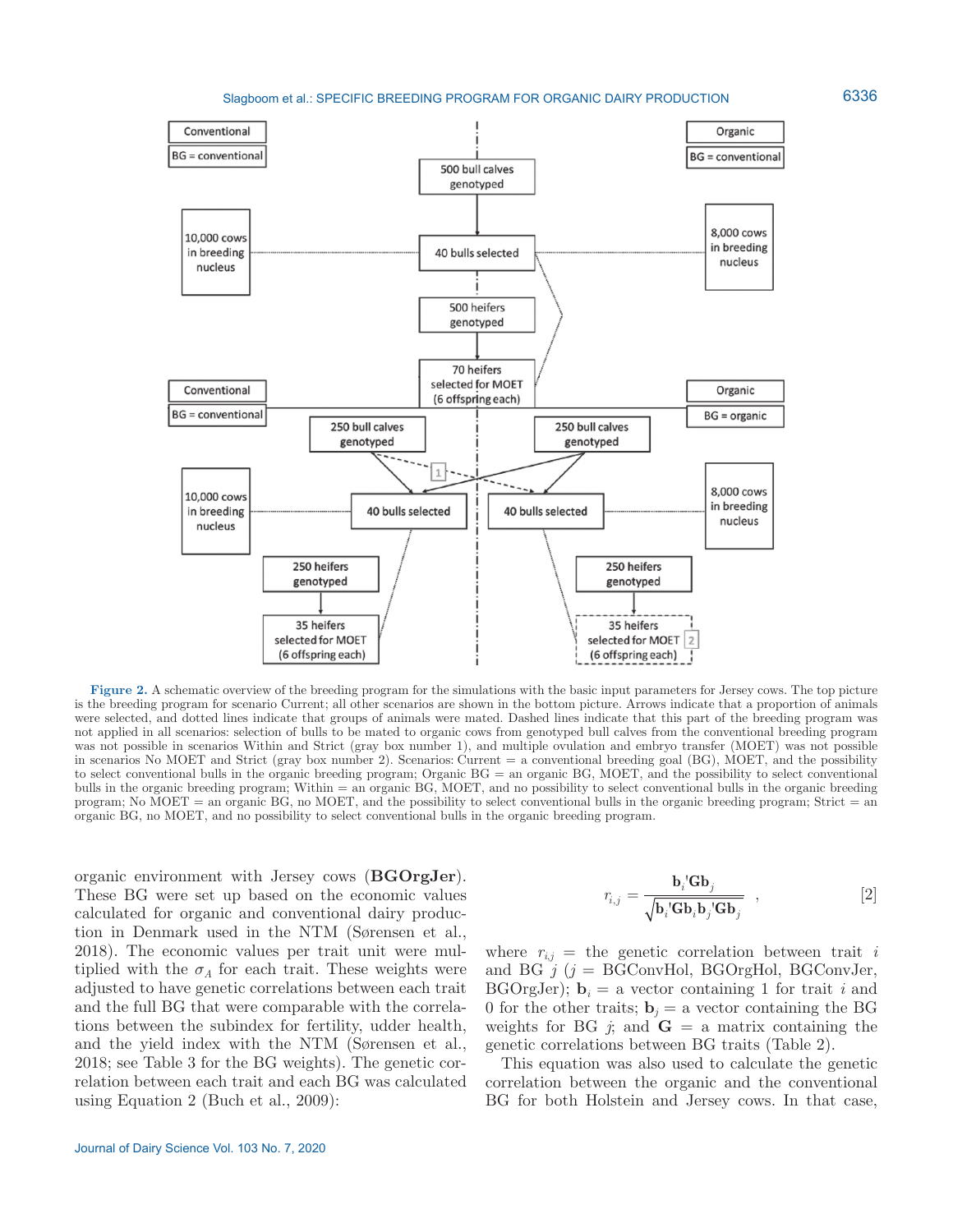**Table 2.** Correlations between traits used in the simulations (genetic correlations are above the diagonal; residual correlations are below the diagonal)

|               |                    |                         | Conventional         |                            |                                | Organic                           |                                          |  |  |
|---------------|--------------------|-------------------------|----------------------|----------------------------|--------------------------------|-----------------------------------|------------------------------------------|--|--|
| Breeding goal | Trait <sup>1</sup> | FE                      | МA                   | MP                         | FE                             | МA                                | MP                                       |  |  |
| Conventional  | FE<br>МA           | 1.00<br>$-0.05$         | $0.30^{2}$<br>1.00   | $-0.40^{3}$<br>$-0.35^{3}$ | $0.94^{4}$<br>$0.29^{5}$       | $0.29^{5}$<br>$1.00^{6}$          | $-0.38^{5}$<br>$-0.34^{5}$               |  |  |
| Organic       | MP<br>FE<br>МA     | $-0.10$<br>0.00<br>0.00 | 0.05<br>0.00<br>0.00 | 1.00<br>0.00<br>0.00       | $-0.38^{5}$<br>1.00<br>$-0.05$ | $-0.34^{5}$<br>$0.30^{2}$<br>1.00 | $0.97^{6}$<br>$-0.40^{3}$<br>$-0.35^{3}$ |  |  |
|               | ΜP                 | 0.00                    | 0.00                 | 0.00                       | $-0.10$                        | 0.05                              | 1.00                                     |  |  |

 ${}^{1}FE =$  fertility; MA = mastitis; MP = milk production. Trait parameters for these traits were based on the female fertility index, udder health index, and standardized milk production used in the Nordic Total Merit index.

 ${}^{2}$ Buch and Norberg (2008). 3 Kadarmideen et al. (2000).

 ${}^{4}$ Liu et al. (2019).

5 Calculated with Equation 1.

6 A. Liu (Aarhus University, Tjele, Denmark; personal communication).

vector **b***i* contained the BG weights BGOrgHol or BGOrgJer and vector **b***j* contained the BG weights for BGConvHol or BGConvJer. Breeding values were predicted in DMU to take selection decisions based on these BG (Madsen and Jensen, 2013). The method used combined all information in one step.

### *Statistical Analysis*

For each scenario and breed, genetic gain per year in the organic environment was calculated for each trait in  $\sigma_A$  units using genetic levels in the last 10 yr of the simulation. Genetic gain per year in the aggregate genotype was calculated in standard deviation units of the  $BG(\sigma_H)$  for all scenarios using the BG weights in Table 3. Rate of inbreeding was calculated per generation for each scenario and breed. Genetic gain per year in the aggregate genotype and per trait and rate of inbreeding

per generation were compared between scenarios using an ANOVA test. This was followed by Fisher's least significant difference test to make pairwise comparisons using the Agricolae package (de Mendiburu, 2019). All statistical analyses were performed in R statistical software.

Genetic gain in the aggregate genotype and for each trait was calculated in each alternative scenario relative to genetic gain in scenario Current using Equation 3:

$$
G_{rel} = \frac{\Delta G_{alt,i}}{\Delta G_{Current}} \times 100,
$$
 [3]

where  $G_{rel}$  = relative genetic gain in percentages;  $\Delta G_{alt,i}$  $=$  genetic gain per year in alternative scenario  $i(i =$ Organic BG, Within, No MOET, Strict); and Δ*GCurrent* = genetic gain per year in scenario Current.

|  |  |  | Table 3. Input parameters for the traits included in this study |  |  |  |  |  |  |  |
|--|--|--|-----------------------------------------------------------------|--|--|--|--|--|--|--|
|--|--|--|-----------------------------------------------------------------|--|--|--|--|--|--|--|

|                                                 | Fertility $(d)$ |        | Mastitis<br>(percentage units) |        | Milk production<br>$\frac{kg}{305-d}$ lactation |        |
|-------------------------------------------------|-----------------|--------|--------------------------------|--------|-------------------------------------------------|--------|
| Parameter                                       | Holstein        | Jersey | Holstein                       | Jersey | Holstein                                        | Jersey |
| Heritability                                    | 0.08            | 0.07   | 0.07                           | 0.04   | 0.44                                            | 0.48   |
| Genetic standard deviation in trait unit        | 10.3            | 9.2    | 8.0                            | 6.7    | 831.6                                           | 539.9  |
| $BG$ weight, $\alpha$ conventional <sup>2</sup> | 105.8           | 42.9   | 71.4                           | 53.3   | 158.8                                           | 103.1  |
| $BG$ weight, $\sigma$ organic <sup>3</sup>      | 86.5            | 32.2   | 88.1                           | 75.0   | 118.9                                           | 78.3   |
| DGV accuracy, conventional <sup>4</sup>         | 0.48            | 0.41   | 0.47                           | 0.39   | 0.53                                            | 0.51   |
| $DGV$ accuracy, organic <sup>4</sup>            | 0.37            | 0.24   | 0.36                           | 0.23   | 0.50                                            | 0.44   |

<sup>1</sup>Breeding goal (BG) weights are in  $\epsilon$  per genetic standard deviation unit.

2 BGConvHol for Holstein; BGConvJer for Jersey.

3 BGOrgHol for Holstein; BGOrgJer for Jersey.

 ${}^{4}$ DGV = direct genomic value. Calculated with Goddard (2009) using a genome length = 30 morgans, effective population size = 750, number of markers = 38,000 informative markers, and a percentage of organic cows of approximately 12% to calculate the number of organic and conventional cows in the reference population.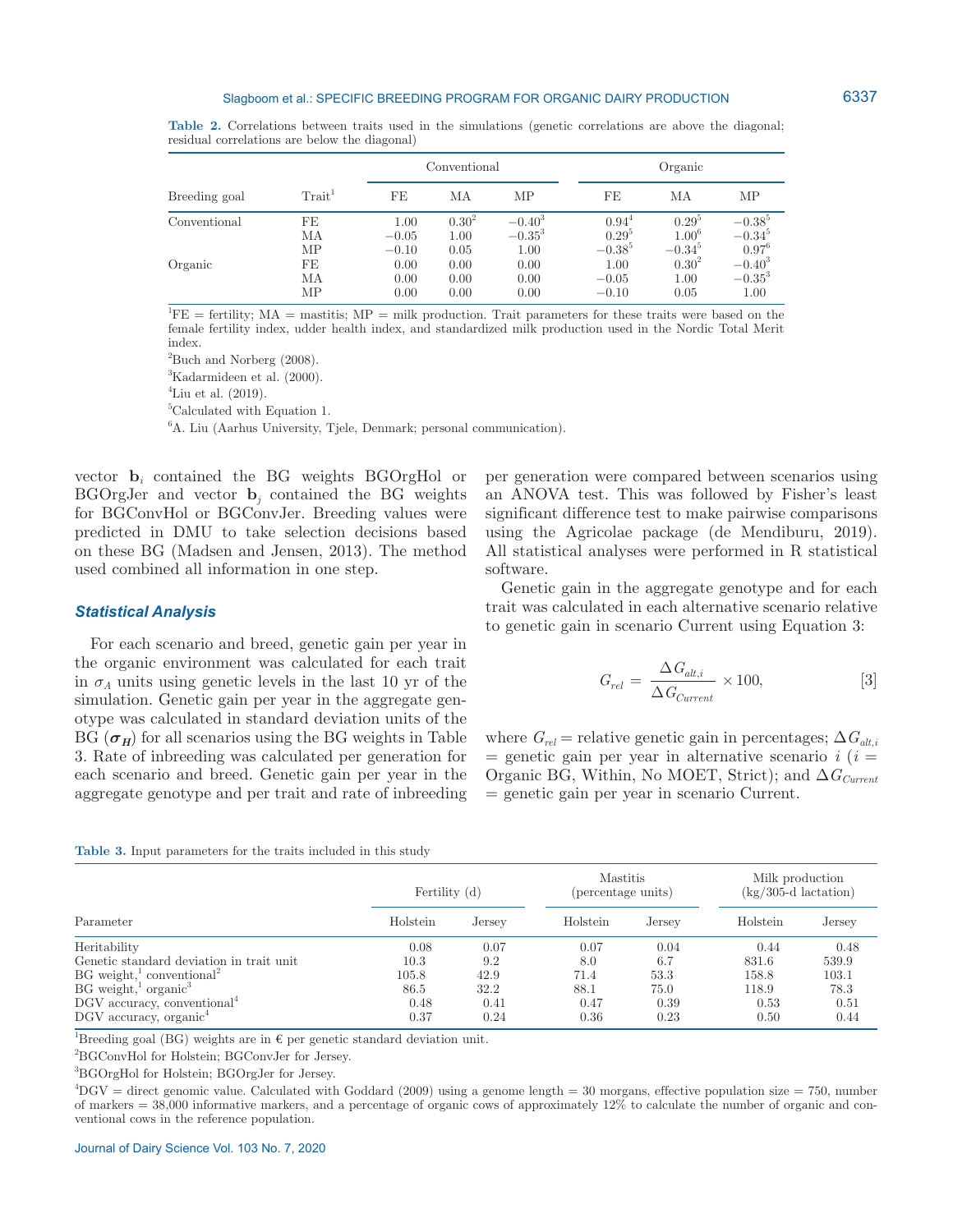**Table 4.** Correlations between the conventional (Conv) and organic (Org) breeding goal (BG) and between each trait and the whole BG for the simulations with Holstein (Hol) and Jersey (Jer) cattle

|                                                       | Holstein             |                      | Jersey               |                      |
|-------------------------------------------------------|----------------------|----------------------|----------------------|----------------------|
| Item                                                  | <b>BGConvHol</b>     | <b>BGOrgHol</b>      | <b>BGConvJer</b>     | BGOrgJer             |
| Correlation between conventional and organic<br>Trait | 0.94                 |                      | 0.92                 |                      |
| Fertility<br><b>Mastitis</b><br>Milk production       | 0.41<br>0.30<br>0.58 | 0.48<br>0.53<br>0.39 | 0.18<br>0.31<br>0.70 | 0.26<br>0.64<br>0.43 |

The percentage of bulls selected for breeding in the organic breeding program but originating from the conventional breeding program was calculated per year for the last 10 yr of the simulation using Equation 4:

$$
P_{conv} = \frac{N_{conv}}{N_{conv} + N_{org}} \times 100,
$$
 [4]

where  $P_{conv}$  = percentage of selected breeding bulls that originate from the conventional environment;  $N_{conv}$  = number of selected breeding bulls that originate from the conventional environment; and  $N_{\text{org}} =$  number of selected breeding bulls that originate from the organic environment.

#### **RESULTS**

### *Genetic Correlations Between BG*

Genetic correlations between the organic and conventional BG were high for both breeds (Table 4). However, on trait level, clear differences were found between production systems.

#### *Holstein Breeding Program*

Genetic gain per year in the aggregate genotype was significantly different between all scenarios (*P* < 0.05; Table 5). In scenario Current, genetic gain in  $\sigma_H$ units was 0.328. The lowest genetic gain was achieved in scenario Strict, where neither MOET nor the selection of conventional bulls were allowed in the organic environment. Genetic gain in this scenario was 24% lower compared with scenario Current. When MOET and selection of conventional bulls were both applied (scenario Organic BG), the highest genetic gain in the aggregate genotype was achieved, 1% higher than in scenario Current. This would thus be the best scenario in terms of genetic gain in the aggregate genotype.

Scenario Current yielded the highest rate of inbreeding per generation, 0.18% per generation. This estimate was not significantly different from the rate of inbreeding in scenario Within, where the selection of conventional bulls was excluded, and scenario No MOET, where MOET was excluded. The lowest rate of inbreeding per generation was found in scenario Strict, which would thus be the best scenario in terms of rate of inbreeding.

Table 5. Genetic gain and inbreeding in each scenario for the Holstein breed relative to genetic gain and inbreeding in the scenario Current<sup>1</sup>

| Scenario <sup>2</sup> | Breeding goal | <b>MOET</b> | Selection of conventional bulls | Genetic gain <sup>3</sup> $(\%)$ | Inbreeding <sup>4</sup> $(\%)$ |
|-----------------------|---------------|-------------|---------------------------------|----------------------------------|--------------------------------|
| Current               | Conventional  | Yes         | Yes                             | $100^{\rm b}$                    | $100^{\mathrm{a}}$             |
| Organic BG            | Organic       | Yes         | Yes                             | $101^{\mathrm{a}}$               | 86 <sup>b</sup>                |
| Within                | Organic       | Yes         | No                              | 96 <sup>°</sup>                  | $97^{\rm a}$                   |
| No MOET               | Organic       | No          | Yes                             | 93 <sup>d</sup>                  | $94^{\mathrm{a}}$              |
| Strict                | Organic       | No          | No                              | $76^{\circ}$                     | $62^{\circ}$                   |

<sup>a–e</sup>Means within a column with different superscripts differ  $(P < 0.05)$  according to Fisher's least significant difference test.

<sup>1</sup>Genetic gain in the aggregate genotype in the scenario Current was 0.328 SD units of the breeding goal, and inbreeding was 0.18% per generation. Both of these estimates were set to 100%.

 ${}^{2}$ Current = a conventional breeding goal (BG), multiple ovulation and embryo transfer (MOET), and the possibility to select conventional bulls in the organic breeding program; Organic BG = an organic BG, MOET, and the possibility to select conventional bulls in the organic breeding program; Within  $=$  an organic BG, MOET, and no possibility to select conventional bulls in the organic breeding program; No MOET  $=$  an organic BG, no MOET, and the possibility to select conventional bulls in the organic breeding program; Strict = an organic BG, no MOET, and no possibility to select conventional bulls in the organic breeding program.

3 Genetic gain is shown per year for the aggregate genotype in the organic environment only, using the breeding goal weights for the breeding goal in this environment.

4 Inbreeding was calculated as inbreeding per generation.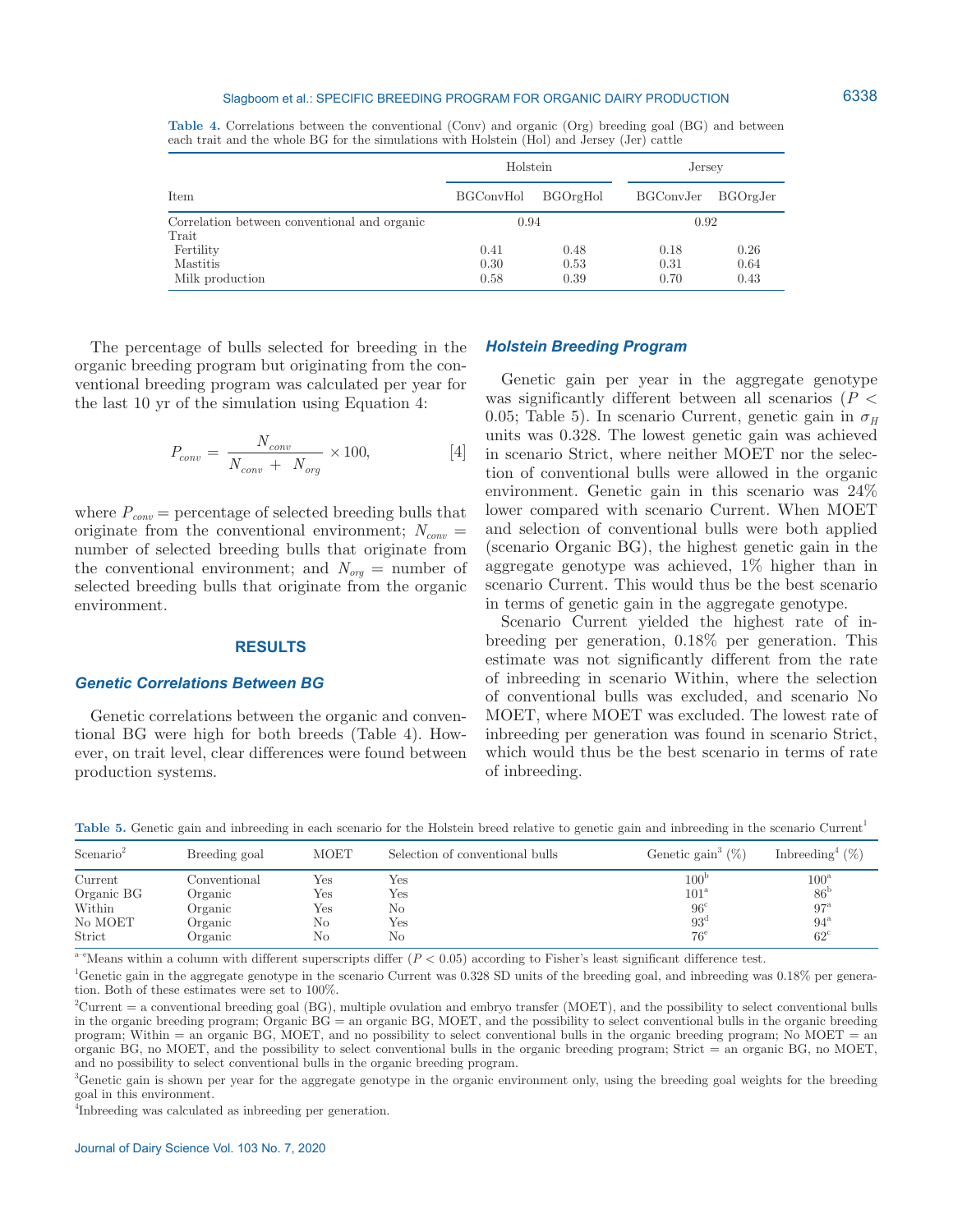

**Figure 3.** Genetic gain per year in genetic standard deviations units  $(\sigma_A)$  for each trait and scenario for the Holstein breed. Current = a conventional breeding goal (BG), multiple ovulation and embryo transfer (MOET), and the possibility to select conventional bulls in the organic breeding program; Organic  $BG =$  an organic  $BG$ , MOET, and the possibility to select conventional bulls in the organic breeding program; Within = an organic BG, MOET, and no possibility to select conventional bulls in the organic breeding program; No MOET = an organic BG, no MOET, and the possibility to select conventional bulls in the organic breeding program; Strict = an organic BG, no MOET, and no possibility to select conventional bulls in the organic breeding program.

In scenario Within, the highest genetic gain in cow fertility and mastitis was achieved compared with the other breeding strategies (Figure 3). The highest genetic gain in milk production was achieved in scenario Current. Genetic gain in cow fertility and milk production was significantly different in all breeding strategies. Genetic gain in milk production in scenario Strict was merely 48% of the genetic gain of this trait in scenario Current. Genetic gain in mastitis in scenario Within was 218% of genetic gain in mastitis in scenario Current. Overall, large differences were found between scenarios for genetic change in the different traits.

### *Jersey Breeding Program*

There was no significant difference in genetic gain per year in the aggregate genotype between scenarios Current and Organic BG and between scenarios Within and No MOET  $(P > 0.05;$  Table 6). In scenario Current, genetic gain in  $\sigma_H$  units was 0.270. The lowest genetic gain in the aggregate genotype was achieved in scenario Strict, where neither MOET nor the selection of conventional bulls were allowed in the organic breeding program. Genetic gain in this scenario was 14% lower than in scenario Current. Similar to the Holstein breeding program, the highest genetic gain was achieved when MOET and selection of conventional bulls were both applied alongside an environment-specific BG in the organic environment (scenario Organic BG). However, unlike for the Holstein breeding program, this estimate of genetic gain was not significantly different from genetic gain in scenario Current.

Rate of inbreeding per generation was higher in the Jersey breeding program compared with the Holstein breeding program and was highest for scenario Within, 0.5%. However, rate of inbreeding per generation was not significantly higher in this scenario compared with scenario Current. Rate of inbreeding per generation was significantly lower in scenarios No MOET and Strict compared with scenario Current.

As in Holstein, the highest genetic gain in cow fertility and mastitis compared with the other breeding strategies was achieved in scenario Within, and the highest genetic gain in milk production was achieved in scenario Current (Figure 4). Genetic gain in mastitis and milk production was significantly different in all breeding strategies. Large differences were found for genetic change on trait levels. Genetic change in cow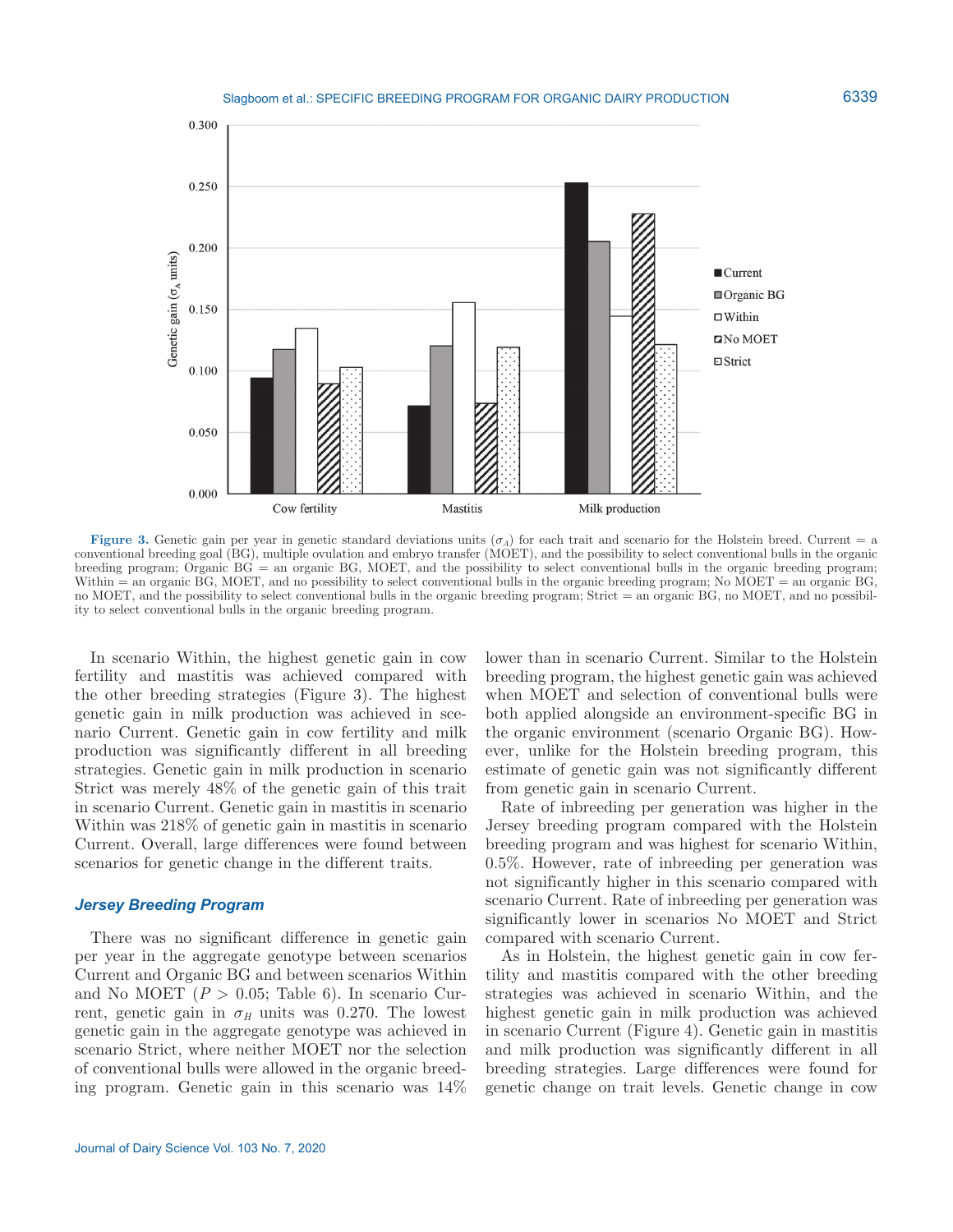| Scenario <sup>2</sup> | Breeding goal | <b>MOET</b> | Selection of conventional bulls | Genetic gain <sup>3</sup> $(\%)$ | Indeeding <sup>4</sup> $(\%)$ |
|-----------------------|---------------|-------------|---------------------------------|----------------------------------|-------------------------------|
| Current               | Conventional  | Yes         | Yes                             | $100^{\circ}$                    | $100^{ab}$                    |
| Organic BG            | Organic       | Yes         | Yes                             | $102^{\mathrm{a}}$               | $94^{bc}$                     |
| Within                | Organic       | Yes         | No                              | $95^{\circ}$                     | $106^{\mathrm{a}}$            |
| No MOET               | Organic       | No          | Yes                             | 96 <sup>E</sup>                  | 89 <sup>c</sup>               |
| Strict                | Organic       | No          | No                              | $86^{\circ}$                     | $79^{\rm d}$                  |

Table 6. Genetic gain and inbreeding in each scenario for the Jersey breed relative to genetic gain and inbreeding in the scenario Current<sup>1</sup>

 $A<sup>a-d</sup>$ Means within a column with different superscripts differ  $(P < 0.05)$  according to Fisher's least significant difference test.

1 Genetic gain in the aggregate genotype in the scenario Current was 0.270 SD units of the breeding goal, and inbreeding was 0.50% per generation. Both of these estimates were set to 100%.

<sup>2</sup>Current = a conventional breeding goal (BG), multiple ovulation and embryo transfer (MOET), and the possibility to select conventional bulls in the organic breeding program; Organic  $BG =$  an organic  $BG$ , MOET, and the possibility to select conventional bulls in the organic breeding program; Within  $=$  an organic BG, MOET, and no possibility to select conventional bulls in the organic breeding program; No MOET  $=$  an organic BG, no MOET, and the possibility to select conventional bulls in the organic breeding program; Strict = an organic BG, no MOET, and no possibility to select conventional bulls in the organic breeding program.

3 Genetic gain is shown per year for the aggregate genotype in the organic environment only, using the breeding goal weights for the breeding goal in this environment.

4 Inbreeding was calculated as inbreeding per generation.

fertility in scenario Within was −380% of the genetic change in scenario Current, where genetic change in cow fertility was negative and unfavorable. Genetic gain in mastitis in scenario Within was 560% of the genetic gain in scenario Current, and genetic gain in milk production was only 59% of the genetic gain in milk production in scenario Current. Relative differences in genetic gain on trait levels between scenarios were larger for the Jersey breeding program compared with the Holstein breeding program.

# *Percentage of Breeding Bulls from the Conventional Environment*

In scenarios Within and Strict, selection of bulls for breeding in the organic breeding program and originating from the conventional environment was not possible (Table 7). In scenario Current, the majority of the total number of selected breeding bulls originated from the conventional environment. In scenario Organic BG, this percentage was lowered to 28 to 37%, and in scenario No MOET, large differences between breeds were seen. In the simulations with the Holstein breeding program, 72% of the bulls selected for breeding in the organic breeding program originated from the conventional environment, whereas this number was 43% for the Jersey breeding program. Thus, the effect of not using MOET on the percentage of selected conventional bulls was smaller in the Jersey breeding program.

# **DISCUSSION**

# *Most Optimal Breeding Strategy*

The most optimal breeding strategy for genetic gain in the aggregate genotype was to implement a specific BG for organic production and allow for both MOET and the selection of conventional bulls in the organic breeding program. Rate of inbreeding per generation was low in all scenarios and below the recommended 1% rate of inbreeding (FAO, 2013). Therefore, the rate of inbreeding was not critical when deciding which breeding strategy would be most beneficial. Genetic gain on trait level showed considerable variation between scenarios for both breeds (Figures 3 and 4). Genetic gain in the aggregate genotype was very similar for both breeds between, for example, scenarios Current and Within, where genetic gain was only 4 to 5% lower in scenario Within. Interestingly, genetic gain on trait level was very different between these scenarios because all bulls that were selected for breeding in the organic breeding program were bred for the organic BG in scenario Within. This BG had more emphasis on functional traits and less on production traits for both the Holstein and the Jersey breeding program, shown by the correlation between each trait and the whole BG (Table 4). The largest difference in genetic gain on trait level in percentages was found for mastitis in the scenarios with the Jersey breeding program, where mastitis in scenario Within was 560% of the genetic gain in scenario Current. The differences in the scenarios with the Holstein breeding program were less extreme when calculated in percentages, but the differences could still clearly be seen (Figure 3). Even when genetic gain in the aggregate genotype was not significantly different, as for the Current and Organic BG scenarios for the Jersey breeding program, significant and large differences on trait level were found, especially for cow fertility and mastitis. Thus, the most optimal breeding strategy for genetic gain is to implement a specific BG for organic production and to allow for MOET and the selection of conventional bulls.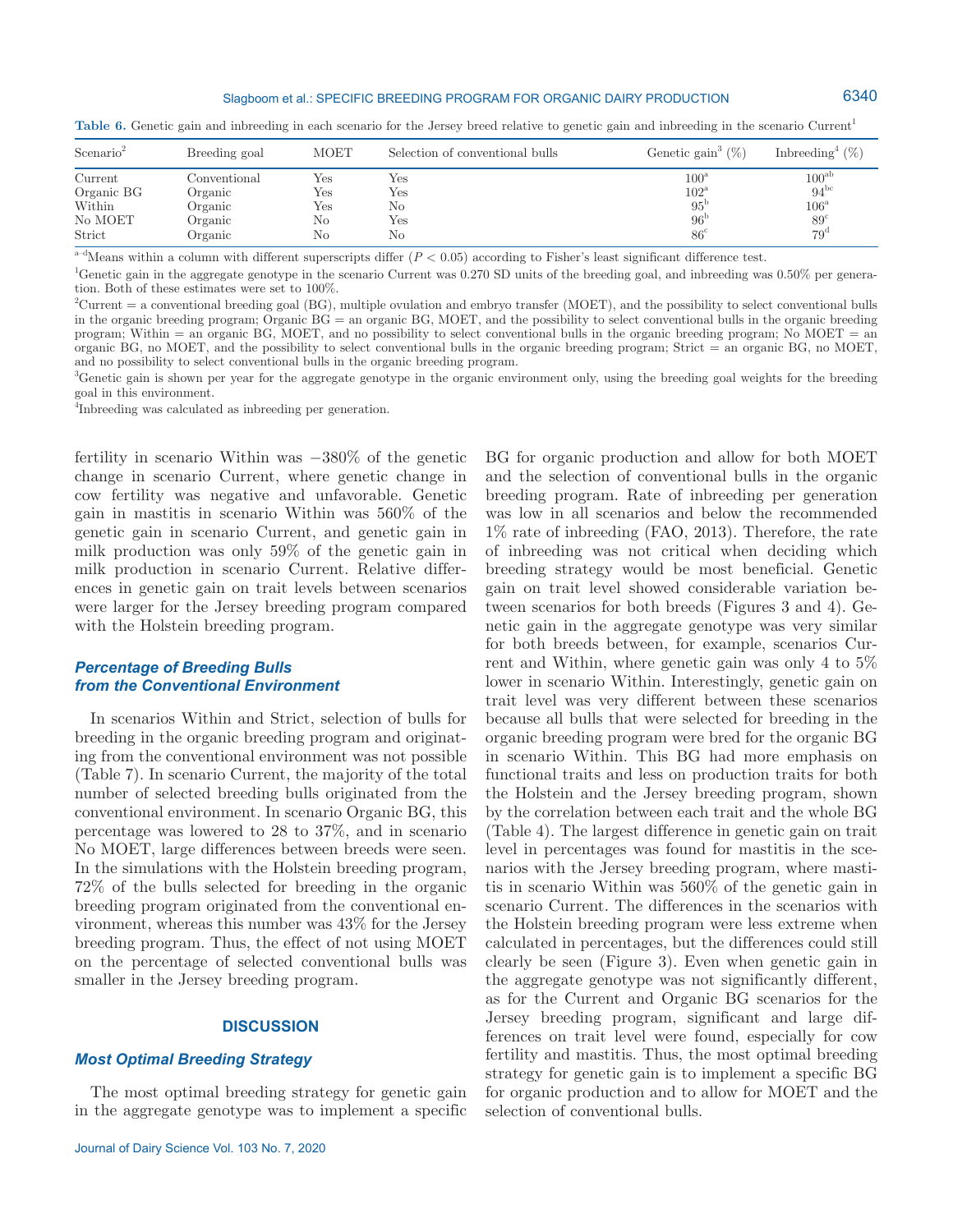# *Effect of Excluding MOET*

In scenario No MOET, a large proportion of the bulls that were selected for breeding in the organic breeding program originated from the conventional breeding program (Table 7). The reason for this is that conventional bulls had higher breeding values than organic bulls because of the use of MOET in the conventional breeding program. This was especially present in the simulation with the Holstein breeding program, where the size of the MOET was larger than in the simulations with the Jersey breeding program. In these simulations, 72% of the breeding bulls originated from the conventional environment. Thus, excluding the use of embryo transfer in the organic breeding program resulted in a large percentage of the breeding bulls that were selected for the organic breeding program originating from the conventional environment. The result of selecting mainly conventional bulls was that genetic gain on trait level in the organic breeding program in scenario No MOET resembled genetic gain on trait level in scenario Current, where animals were selected based on the conventional BG. This BG was aimed at improving genetic gain in the conventional breeding program. Hence, the exclu-

Table 7. The percentage of bulls selected for breeding per year<sup>1</sup> in the organic breeding program that originated from the conventional environment, per scenario and per breed

| Scenario <sup>2</sup> | <b>Breed</b> | Selected bulls originating from<br>conventional environment $(\%)$ |
|-----------------------|--------------|--------------------------------------------------------------------|
| Current               | Holstein     | 54                                                                 |
|                       | Jersey       | 53                                                                 |
| Organic BG            | Holstein     | 37                                                                 |
|                       | Jersey       | 28                                                                 |
| No MOET               | Holstein     | 72                                                                 |
|                       | Jersey       | 43                                                                 |

<sup>1</sup>The percentage of bulls selected per year was calculated on average for the last 10 yr of the simulation.

 ${}^{2}$ Current = a conventional breeding goal (BG), multiple ovulation and embryo transfer (MOET), and the possibility to select conventional bulls in the organic breeding program; Organic  $BG =$  an organic  $BG$ , MOET, and the possibility to select conventional bulls in the organic breeding program; No MOET = an organic BG, no MOET, and the possibility to select conventional bulls in the organic breeding program. In scenarios Within (an organic BG, MOET, and no possibility to select conventional bulls in the organic breeding program) and Strict (an organic BG, no MOET, and no possibility to select conventional bulls in the organic breeding program), selection of bulls originating from the conventional environment was not possible.



**Figure 4.** Genetic gain per year in genetic standard deviations units  $(\sigma_4)$  for each trait and scenario for the Jersey breed. Current = a conventional breeding goal (BG), multiple ovulation and embryo transfer (MOET), and the possibility to select conventional bulls in the organic breeding program; Organic BG = an organic BG, MOET, and the possibility to select conventional bulls in the organic breeding program; Within = an organic BG, MOET, and no possibility to select conventional bulls in the organic breeding program; No MOET = an organic BG, no MOET, and the possibility to select conventional bulls in the organic breeding program; Strict = an organic BG, no MOET, and no possibility to select conventional bulls in the organic breeding program.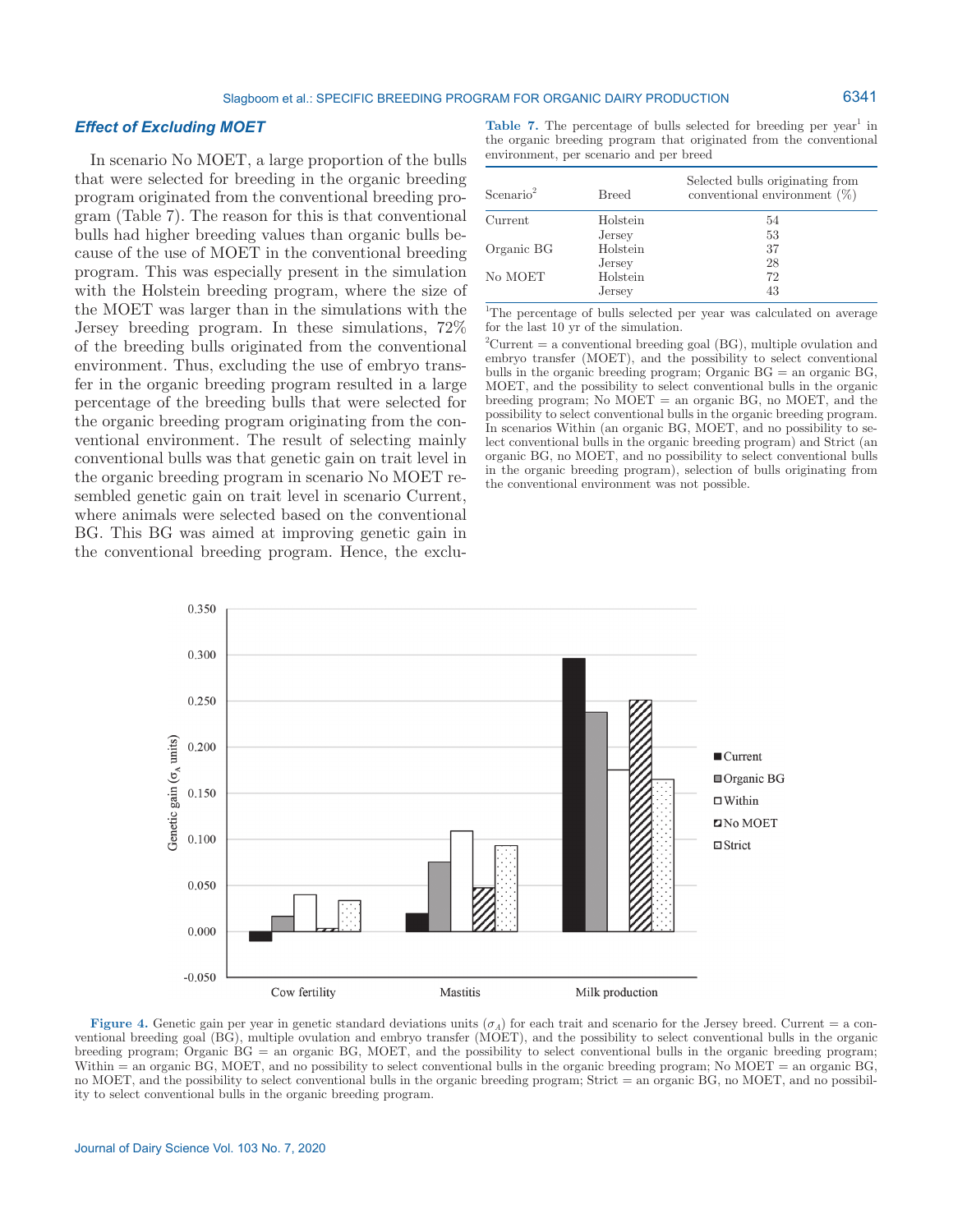sion of MOET in the organic breeding program caused individual traits to change in the desirable direction for the conventional BG but not for the organic BG due to the increased selection of conventional bulls. In organic dairy production, improving health is very important when considering the organic principles, an aim that is not reached when using mainly conventional bulls. If this is the consequence of not using MOET, the organic community needs to decide whether this is worth it. Alternatively, a certain loss in genetic gain needs to be accepted if conventional bulls cannot be selected for in the organic breeding program in addition to not using MOET. If the aim is to improve certain traits that are important in organic dairy production, not using embryo transfer might not be the most optimal breeding strategy.

Applying MOET in a breeding scheme generally increases rate of inbreeding due to a higher selection intensity in the female selection path (see, e.g., Meuwissen, 1998; Pedersen et al., 2012). However, when comparing rate of inbreeding in scenario Organic BG and in scenario No MOET in the simulations with the Holstein breeding program, the rate of inbreeding was higher in scenario No MOET (Table 5). This was due to a large group of bulls being selected for breeding that originated from the conventional breeding program (Table 7), which caused fewer bulls to be used in total for breeding in both environments together in this scenario. Thus, the total selected proportion of bulls was smaller, which increased inbreeding. This effect could not be seen in the simulations with the Jersey breeding program because the size of the MOET scheme was much smaller.

#### *Correlation Between BG*

The implementation of an environment-specific BG in the organic breeding program increased genetic gain slightly for both breeds, although this increase was not significant for the Jersey breeding program. The correlation between the organic and the conventional BG was strong for both the Holstein and the Jersey breed and thus expected to be above the previously mentioned break-even correlation. This break-even correlation indicates the specific genetic correlation between BG for different environments above which it is better for genetic gain to have 1 common breeding program with 1 BG for the 2 environments instead of 2 breeding programs with an environment-specific BG for each environment (Mulder et al., 2006; Slagboom et al., 2019). The break-even correlation was estimated to be 0.61 by Mulder et al. (2006) for a breeding program with progeny testing and 0.65 by Slagboom et

Journal of Dairy Science Vol. 103 No. 7, 2020

al. (2019) for a breeding program with genomic selection. Thus, the correlation found between the BG for the 2 environments included in this study is far above the break-even correlation for both breeds. This means that, according to studies concerning the break-even correlation, it would be better for genetic gain to have 1 common breeding program with 1 BG for the organic and the conventional environment. However, the criterion used to estimate the break-even correlation is genetic gain in a breeding objective with the aim to improve genetic gain in 2 environments according to the relative importance of each of these environments. In the current study, the aim was only to improve genetic gain in the organic environment, and thus the criterion used to evaluate which scenario was best did not include genetic gain in the conventional environment. In addition, in scenario Current, the aim was not to increase genetic gain in both environments but just to improve genetic gain in the conventional environment, considering that the BG weights were completely adjusted to the conventional environment. The optimal breeding strategy in the simulations in this study is to implement an environment-specific BG compared with using the same BG as in the conventional environment, even though the correlation between BG for the different environments was very high.

#### *Breeding Program Differences*

The Jersey and the Holstein breeding programs differed for the different input parameters. The Jersey breeding program was smaller in general, meaning the number of bulls and heifers genotyped and selected for MOET was smaller, and the breeding nucleus in the organic breeding program was smaller. Genetic standard deviations of traits were smaller and the accuracy of DGV was lower for the Jersey breed compared with the Holstein breed, especially for the organic breeding program (Table 3). All of these aspects together made it more difficult to achieve genetic change in the simulations with the Jersey breeding program. On the other hand, implementing an organic BG changed genetic change on trait level more in the Jersey breeding program than in the Holstein breeding program. This was due to larger differences between the organic and the conventional BG for the Jersey breed compared with the Holstein breed (Table 4).

The smaller number of heifers selected for MOET in the Jersey breeding program meant that the effect of excluding MOET from the scenarios with the Jersey breeding program had a smaller effect on genetic gain than it had in the scenarios with the Holstein breeding program. In the Jersey breeding program, genetic gain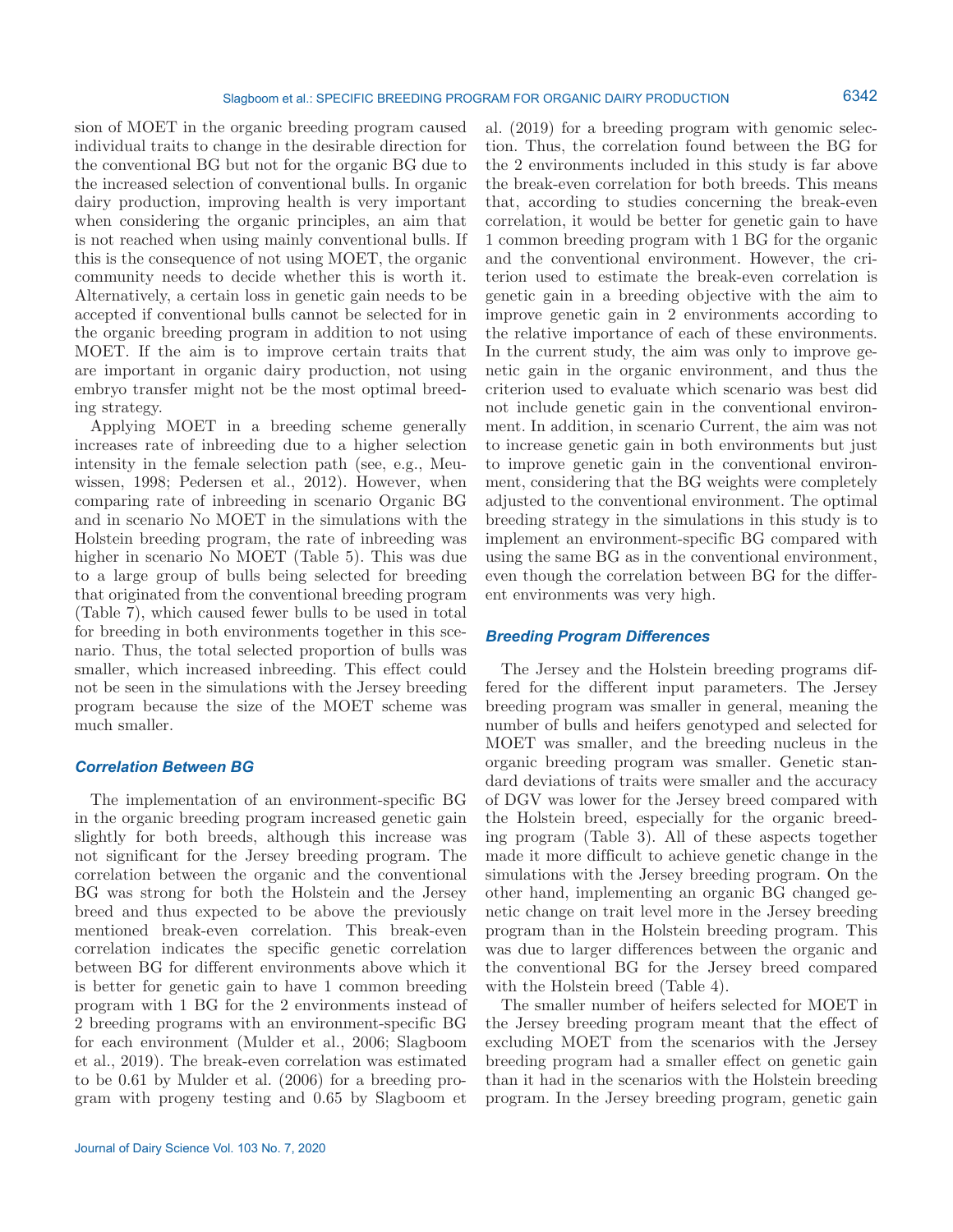in the aggregate genotype was 4% lower when excluding MOET, whereas this number was 7% for the Holstein breeding program. For the Holstein breeding program, in scenario No MOET, 72% of the bulls selected originated from the conventional breeding program, allowing for genetic gain in the aggregate genotype to approach the level of genetic gain in scenario Current. For the Jersey breeding program, the loss in genetic gain due to the exclusion of MOET was already less extreme than for the Holstein breeding program, and thus fewer bulls originating from the conventional breeding program were selected to make up for the loss in genetic gain, about 43%. The result of this can clearly be seen in the genetic gain for individual traits for the Holstein breeding program; genetic gain in individual traits was very similar in scenario No MOET compared with Current. For example, genetic gain in milk production was not significantly different between these 2 scenarios. It is therefore not surprising that excluding both MOET and the selection of conventional bulls in scenario Strict decreased genetic gain in the Holstein breeding program substantially more than in the Jersey breeding program. In this scenario, the loss in genetic gain due to the exclusion of MOET could not be compensated for by the selection of conventional bulls. Thus, the effect of excluding MOET was smaller in the Jersey breeding program.

In the simulations with the Jersey breeding program, more genetic gain in  $\sigma_A$  units was achieved in milk production compared with the simulations with the Holstein breeding program. This is partly due to a stronger correlation of milk production with the organic BG for the Jersey breed (Table 4). Another reason is that DGV accuracies in the organic environment in the Jersey breeding program were considerably lower compared with the Holstein breeding program, and this was especially true for the 2 functional traits included in this study. The difference in DGV accuracy between the functional traits and milk production caused higher genetic gain in milk production in the organic environment.

### *Implications*

The results of this study are highly applicable to current-day breeding practices in organic dairy production. Breeding in the desirable direction for organic dairy production without accepting any loss in genetic gain in the aggregate genotype means that scenario Organic BG was the most beneficial scenario to implement. However, the extra genetic gain needs to cover the additional costs to run a separate breeding program, something that is beyond the scope of this study. By not selecting any conventional breeding bulls, the

direction of selection will be even more desirable for organic dairy production, but a small loss in genetic gain in the aggregate genotype is also a consequence of this. By collaborating with, for example, organic populations in other countries instead of with the conventional population in the same country, the number of selection candidates could be increased so that genetic gain in the aggregate genotype need not be lower at all compared with the scenario Organic BG. The relative importance of a change in selection intensity and an increase in the accuracy of genomic EBV from collaborating with other organic populations will depend on the actual breeding program and the scope of the collaboration. The use of MOET is debatable due to regulations on MOET in organic production, but the exclusion of the use of MOET causes a large loss in genetic gain in the aggregate genotype. There is no straightforward solution to make up for this loss. The use of sexed semen could be an alternative breeding strategy, but the effect of sexed semen has been shown to be very small compared with the effect of MOET on genetic gain (Pedersen et al., 2012).

### **CONCLUSIONS**

This study compared different environment-specific breeding strategies for organic dairy production. Implementing a specific BG in the organic breeding program with BG weights that are adjusted to the organic production system increased genetic gain in the aggregate genotype slightly and is therefore a recommendable breeding strategy. Not allowing for MOET and the selection of conventional bulls as breeding bulls in the organic breeding program decreased genetic gain by as much as 24% and thus is not recommendable, but this is debatable due to the restrictions on the use of MOET in organic dairy production. Assessing genetic gain on trait levels showed that a significant increase in functional traits was possible without a decrease in genetic gain in the aggregate genotype, a finding that is very relevant when breeding for the desired cow in organic dairy production.

### **ACKNOWLEDGMENTS**

The project SOBcows is part of the Organic RDD 2 program, which is coordinated by the International Centre for Research in Organic Food Systems (ICROFS, Tjele, Denmark). It has received grants from the Green Growth and Development program under the Danish Ministry of Food, Agriculture and Fisheries (Copenhagen). The authors have not stated any conflicts of interest.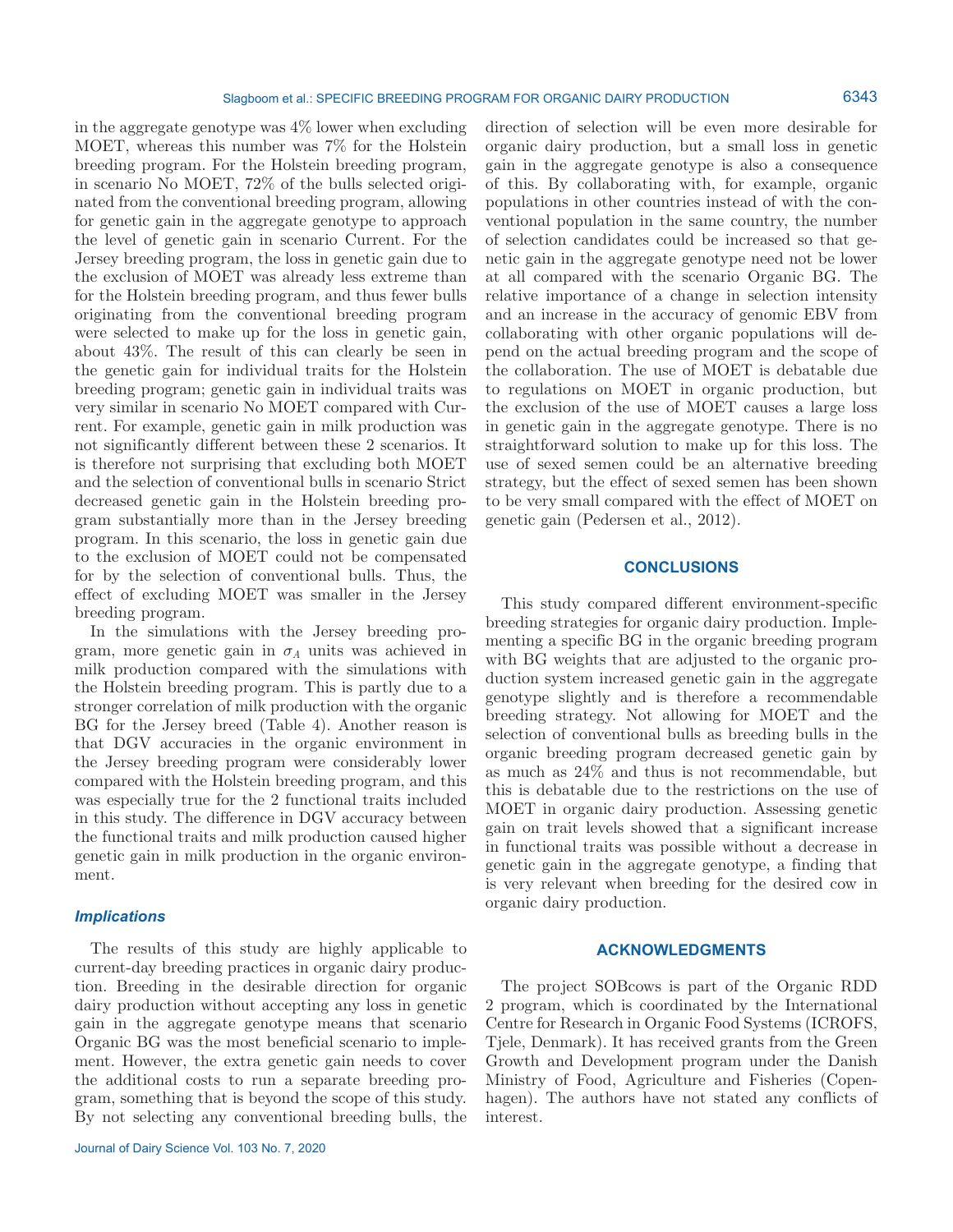#### **REFERENCES**

- Bapst, B., A. Bieber, and E. Haas. 2005. Untersuchungen zur Zuchtstrategie in Schweizer Biol.-Braunviehbetrieben [Analysis of breeding strategies on Swiss organic Barunvieh farms]. [https://](https://www.researchgate.net/publication/238790413_Unter) [www.researchgate.net/publication/238790413\\_Unter](https://www.researchgate.net/publication/238790413_Unter) [suchungen\\_](suchungen_zur_Zuchtstrategie_in_Schweizer_Biol.-Braunviehbetrieben) [zur\\_Zuchtstrategie\\_in\\_Schweizer\\_Biol.-Braunviehbetrieben.](suchungen_zur_Zuchtstrategie_in_Schweizer_Biol.-Braunviehbetrieben)
- Buch, L. H., and E. Norberg. 2008. Genetic analysis of protein yield, udder health, and female fertility in first-parity Danish Holstein cows. Acta Agric. Scand. A Anim. Sci. 58:5–9. [https://doi.org/10](https://doi.org/10.1080/09064700802079136) [.1080/09064700802079136](https://doi.org/10.1080/09064700802079136).
- Buch, L. H., A. C. Sørensen, J. Lassen, P. Berg, L. G. Christensen, and M. K. Sørensen. 2009. Factors affecting the exchange of genetic material between Nordic and US Holstein populations. J. Dairy Sci. 92:4023–4034. [https://doi.org/10.3168/jds.2008-1541.](https://doi.org/10.3168/jds.2008-1541)
- Buch, L. H., M. K. Sørensen, P. Berg, L. D. Pedersen, and A. C. Sørensen. 2012. Genomic selection strategies in dairy cattle: Strong positive interaction between use of genotypic information and intensive use of young bulls on genetic gain. J. Anim. Breed. Genet. 129:138–151. [https://doi.org/10.1111/j.1439-0388.2011.00947.x.](https://doi.org/10.1111/j.1439-0388.2011.00947.x)
- Council of the European Union. 2018. Regulation (EU) 2018/848 of the European Parliament and of the Council of 30 May 2018 on organic production and labelling of organic products and repealing Council Regulation (EC) No 834/2007.
- de Mendiburu, F. 2019. Package "Agricolae." Accessed Apr. 26, 2019. <https://cran.r-project.org/web/packages/ agricolae/agricolae.pdf>.
- Dekkers, J. C. M. 2007. Prediction of response to marker assisted and genomic selection using selection index theory. J. Anim. Breed. Genet. 124:331–341. [https://doi.org/10.1111/j.1439-0388.2007](https://doi.org/10.1111/j.1439-0388.2007.00701.x) [.00701.x.](https://doi.org/10.1111/j.1439-0388.2007.00701.x)
- FAO (Food and Agriculture Organization of the United Nations). 2013. In vivo conservation of animal genetic resources. Animal Production and Health Guidelines No. 14. FAO, Rome, Italy.
- Goddard, M. 2009. Genomic selection: Prediction of accuracy and maximisation of long term response. Genetica 136:245–257. [https:](https://doi.org/10.1007/s10709-008-9308-0) [//doi.org/10.1007/s10709-008-9308-0](https://doi.org/10.1007/s10709-008-9308-0).
- Hayes, J. F., and W. G. Hill. 1981. Modification of estimates of parameters in the construction of genetic selection indices ("bending"). Biometrics 37:483–493. [https://doi.org/10.2307/2530561.](https://doi.org/10.2307/2530561)
- IFOAM. 2016. Principles of organic agriculture. Accessed Jan. 16, 2017. [http://www.ifoam.bio/en/organic-landmarks/principles](http://www.ifoam.bio/en/organic-landmarks/principles-organic-agriculture) [-organic-agriculture](http://www.ifoam.bio/en/organic-landmarks/principles-organic-agriculture).
- IFOAM. 2018. The IFOAM norms for organic production and processing, version 2014. Accessed Jan. 17, 2020. [http://www.ifoam.bio/](http://www.ifoam.bio/sites/ default/files/ifoam_norms_july_2014_t.pdf) [sites/ default/files/ifoam\\_norms\\_july\\_2014\\_t.pdf.](http://www.ifoam.bio/sites/ default/files/ifoam_norms_july_2014_t.pdf)
- Interbull. 2010. National Genetic Evaluation Form Holstein Udder Health. Accessed Oct. 4, 2016. [https://wiki.interbull.org/](https://wiki.interbull.org/public/Nat_GE_Forms?action=AttachFile&do=get&target=DFSHOLuh.rtf) [public/Nat\\_GE\\_Forms?action=AttachFile&do=get&target=](https://wiki.interbull.org/public/Nat_GE_Forms?action=AttachFile&do=get&target=DFSHOLuh.rtf) [DFSHOLuh.rtf](https://wiki.interbull.org/public/Nat_GE_Forms?action=AttachFile&do=get&target=DFSHOLuh.rtf).
- Interbull. 2012a. National Genetic Evaluation Form Holstein Production Traits. Accessed Oct. 4, 2016. [https://wiki.interbull.org/](https://wiki.interbull.org/public/Nat_GE_Forms?action=AttachFile&do=get&target=DFSHOLpro.doc) [public/Nat\\_GE\\_Forms?action=AttachFile&do=get&target=](https://wiki.interbull.org/public/Nat_GE_Forms?action=AttachFile&do=get&target=DFSHOLpro.doc) [DFSHOLpro.doc.](https://wiki.interbull.org/public/Nat_GE_Forms?action=AttachFile&do=get&target=DFSHOLpro.doc)
- Interbull. 2012b. National Genetic Evaluation Form Jersey Production Traits. Accessed Sep. 4, 2018. [https://wiki.interbull.org/](https://wiki.interbull.org/public/Nat_GE_Forms?action=AttachFile&do=get&target=DFSJERpro.doc) [public/Nat\\_GE\\_Forms?action=AttachFile&do=get&target=](https://wiki.interbull.org/public/Nat_GE_Forms?action=AttachFile&do=get&target=DFSJERpro.doc) [DFSJERpro.doc.](https://wiki.interbull.org/public/Nat_GE_Forms?action=AttachFile&do=get&target=DFSJERpro.doc)
- Interbull. 2014. National Genetic Evaluation Form Jersey Udder Health. Accessed Sep. 4, 2018. [https://wiki.interbull.org/public/](https://wiki.interbull.org/public/Nat_GE_Forms?action=AttachFile&do=get&target=DFSJERuh.rtf) [Nat\\_GE\\_Forms?action=AttachFile&do=get&target=DFSJERuh](https://wiki.interbull.org/public/Nat_GE_Forms?action=AttachFile&do=get&target=DFSJERuh.rtf) [.rtf](https://wiki.interbull.org/public/Nat_GE_Forms?action=AttachFile&do=get&target=DFSJERuh.rtf).
- Interbull. 2016a. National Genetic Evaluation Form Jersey Fertility Traits. Accessed Sep. 4, 2018. [https://wiki.interbull.org/public/](https://wiki.interbull.org/public/Nat_GE_Forms?action=AttachFile&do=get&target=DFSJERff.rtf) [Nat\\_GE\\_Forms?action=AttachFile&do=get&target=DFSJERff](https://wiki.interbull.org/public/Nat_GE_Forms?action=AttachFile&do=get&target=DFSJERff.rtf) [.rtf](https://wiki.interbull.org/public/Nat_GE_Forms?action=AttachFile&do=get&target=DFSJERff.rtf).
- Interbull. 2016b. National Genetic Evaluation Form Holstein Fertility Traits. Accessed Sep. 4, 2018. [https://wiki.interbull.org/public/](https://wiki.interbull.org/public/Nat_GE_Forms?action=AttachFile&do=get&target=DFSHOLff.rtf) [Nat\\_GE\\_Forms?action=AttachFile&do=get&target=DFSHOLff](https://wiki.interbull.org/public/Nat_GE_Forms?action=AttachFile&do=get&target=DFSHOLff.rtf) [.rtf](https://wiki.interbull.org/public/Nat_GE_Forms?action=AttachFile&do=get&target=DFSHOLff.rtf).
- Kadarmideen, H. N., R. Thompson, and G. Simm. 2000. Linear and threshold model genetic parameters for disease, fertility and milk production in dairy cattle. Anim. Sci. 71:411–419. [https://doi.org/](https://doi.org/10.1017/S1357729800055338) [10.1017/S1357729800055338.](https://doi.org/10.1017/S1357729800055338)
- Kargo, M., J. F. Ettema, L. Hjortø, J. Pedersen, and S. Østergaard. 2015. Derivation of economic values for breeding goal traits in conventional and organic dairy production. Page 403 in Book of Abstracts of the 66th Annual Meeting of the European Association for Animal Production. Wageningen Academic Publishers, Wageningen, the Netherlands.
- Kargo, M., L. Hjortø, M. Toivonen, J. A. Eriksson, G. P. Aamand, and J. Pedersen. 2014. Economic basis for the Nordic Total Merit Index. J. Dairy Sci. 97:7879–7888. [https://doi.org/10.3168/jds.2013](https://doi.org/10.3168/jds.2013-7694) [-7694](https://doi.org/10.3168/jds.2013-7694).
- Krogmeier, D. 2003. Der Ökologische Gesamtzuchtwert für Fleckvieh, Braunvieh und Gelbvieh. [Organic total merit index for Simmental, Brown Swiss and Gelbvieh cattle.] Paper presented at Forschung für den ökologischen Landbau in Bayern,Ökolandbautag der LfL, Triesdorf. Schriftenreihe der Bayerischen Landesanstalt für Landwirtschaft. Bayerische Landesanstalt für Landwirtschaft (LfL), Freising, Germany.
- Liu, A., G. Su, J. Höglund, Z. Zhang, J. Thomasen, I. Christiansen, Y. Wang, and M. Kargo. 2019. Genotype by environment interaction for female fertility traits under conventional and organic production systems in Danish Holsteins. J. Dairy Sci. 102:8134–8147. [https://doi.org/10.3168/jds.2018-15482.](https://doi.org/10.3168/jds.2018-15482)
- Madsen, P., and J. Jensen. 2013. A User's Guide to DMU. Version 6, release 5.2. Aarhus University, Foulum, Denmark.
- Meuwissen, T. H. E. 1998. Optimizing pure line breeding strategies utilizing reproductive technologies. J. Dairy Sci. 81:47–54. [https:/](https: / / doi .org/ 10 .3168/ jds .s0022 -0302(98)70153 -5) [/doi.org/10.3168/jds.s0022-0302\(98\)70153-5.](https: / / doi .org/ 10 .3168/ jds .s0022 -0302(98)70153 -5)
- Mulder, H. A. 2007. Methods to optimize livestock breeding programs with genotype by environment interaction and genetic heterogeneity of environmental variance. PhD Thesis. Wageningen University, Wageningen, the Netherlands.
- Mulder, H. A., R. F. Veerkamp, B. J. Ducro, J. A. M. Van Arendonk, and P. Bijma. 2006. Optimization of dairy cattle breeding programs for different environments with genotype by environment interaction. J. Dairy Sci. 89:1740–1752. [https://doi.org/10.3168/](https://doi.org/10.3168/jds.S0022-0302(06)72242-1) [jds.S0022-0302\(06\)72242-1](https://doi.org/10.3168/jds.S0022-0302(06)72242-1).
- Nauta, W. J., R. F. Veerkamp, E. W. Brascamp, and H. Bovenhuis. 2006. Genotype by environment interaction for milk production traits between organic and conventional dairy cattle production in the Netherlands. J. Dairy Sci. 89:2729–2737. [https://doi.org/10](https://doi.org/10.3168/jds.S0022-0302(06)72349-9) [.3168/jds.S0022-0302\(06\)72349-9](https://doi.org/10.3168/jds.S0022-0302(06)72349-9).
- Nicholas, F. W., and C. Smith. 1983. Increased rates of genetic change in dairy cattle by embryo transfer and splitting. Anim. Prod. 36:341–353.<https://doi.org/10.1017/S0003356100010382>.
- Pedersen, L. D., M. Kargo, P. Berg, J. Voergaard, L. H. Buch, and A. C. Sørensen. 2012. Genomic selection strategies in dairy cattle breeding programmes: Sexed semen cannot replace multiple ovulation and embryo transfer as superior reproductive technology. J. Anim. Breed. Genet. 129:152–163. [https://doi.org/10.1111/j.1439](https://doi.org/10.1111/j.1439-0388.2011.00958.x) [-0388.2011.00958.x.](https://doi.org/10.1111/j.1439-0388.2011.00958.x)
- Pedersen, L. D., A. C. Sørensen, M. Henryon, S. Ansari-Mahyari, and P. Berg. 2009. ADAM: A computer program to simulate selective breeding schemes for animals. Livest. Sci. 121:343–344. [https://doi](https://doi.org/10.1016/j.livsci.2008.06.028) [.org/10.1016/j.livsci.2008.06.028](https://doi.org/10.1016/j.livsci.2008.06.028).
- Rozzi, P., F. Miglior, and K. J. Hand. 2007. A total merit selection index for Ontario organic dairy farmers. J. Dairy Sci. 90:1584–1593. [https://doi.org/10.3168/jds.S0022-0302\(07\)71644-2](https://doi.org/10.3168/jds.S0022-0302(07)71644-2).
- SEGES. 2018. Månedsstatistik 15. August 2018. Accessed Oct. 8, 2018. [https://www.landbrugsinfo.dk/Kvaeg/Tal-om-kvaeg/Sider/](https://www.landbrugsinfo.dk/Kvaeg/Tal-om-kvaeg/Sider/mndstatmain.aspx) [mndstatmain.aspx](https://www.landbrugsinfo.dk/Kvaeg/Tal-om-kvaeg/Sider/mndstatmain.aspx).
- Slagboom, M., M. Kargo, D. Edwards, A. C. Sørensen, J. R. Thomasen, and L. Hjortø. 2016. Organic dairy farmers put more emphasis on production traits than conventional farmers. J. Dairy Sci. 99:9845–9856. <https://doi.org/10.3168/jds.2016-11346>.
- Slagboom, M., M. Kargo, A. C. Sørensen, J. R. Thomasen, and H. A. Mulder. 2019. Genomic selection improves the possibility of apply-